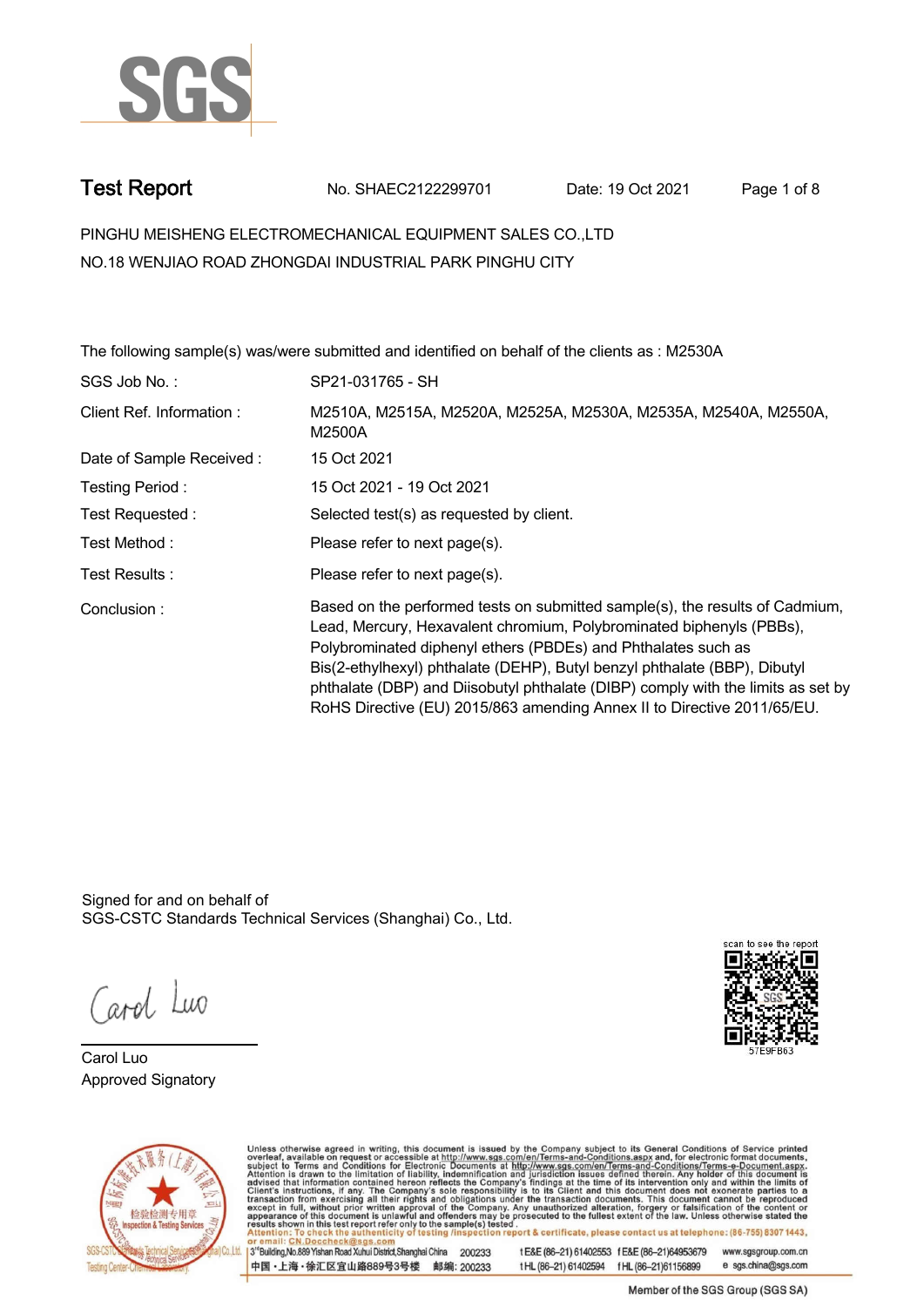

**Test Report. No. SHAEC2122299701 Date: 19 Oct 2021. Page 2 of 8.**

**Test Results :.**

**Test Part Description : .**

| Specimen No.    | <b>SGS Sample ID</b> | <b>Description</b> |  |
|-----------------|----------------------|--------------------|--|
| SN <sub>1</sub> | SHA21-222997.001     | White grain        |  |

- **Remarks :.(1) 1 mg/kg = 0.0001% .**
	- **(2) MDL = Method Detection Limit .**
	- **(3) ND = Not Detected ( < MDL ) .**
	- **(4) "-" = Not Regulated .**

### **RoHS Directive (EU) 2015/863 amending Annex II to Directive 2011/65/EU.**

**Test Method :. With reference to IEC 62321-4:2013+AMD1:2017, IEC62321-5:2013, IEC62321-7-2:2017, IEC 62321-6:2015 and IEC62321-8:2017, analyzed by ICP-OES, UV-Vis and GC-MS. .**

| Test Item(s)                 | Limit | <u>Unit</u> | <b>MDL</b>               | 001       |
|------------------------------|-------|-------------|--------------------------|-----------|
| Cadmium (Cd)                 | 100   | mg/kg       | $\overline{2}$           | ND        |
| Lead (Pb)                    | 1000  | mg/kg       | $\overline{2}$           | 5         |
| Mercury (Hg)                 | 1000  | mg/kg       | $\overline{2}$           | <b>ND</b> |
| Hexavalent Chromium (Cr(VI)) | 1000  | mg/kg       | 8                        | <b>ND</b> |
| Sum of PBBs                  | 1000  | mg/kg       | $\overline{a}$           | ND.       |
| Monobromobiphenyl            |       | mg/kg       | 5                        | ND.       |
| Dibromobiphenyl              | -     | mg/kg       | 5                        | ND.       |
| Tribromobiphenyl             |       | mg/kg       | 5                        | ND.       |
| Tetrabromobiphenyl           | -     | mg/kg       | 5                        | ND        |
| Pentabromobiphenyl           |       | mg/kg       | 5                        | <b>ND</b> |
| Hexabromobiphenyl            | -     | mg/kg       | 5                        | ND.       |
| Heptabromobiphenyl           |       | mg/kg       | 5                        | <b>ND</b> |
| Octabromobiphenyl            |       | mg/kg       | 5                        | ND        |
| Nonabromobiphenyl            |       | mg/kg       | 5                        | ND.       |
| Decabromobiphenyl            |       | mg/kg       | 5                        | ND        |
| Sum of PBDEs                 | 1000  | mg/kg       | $\overline{\phantom{a}}$ | ND.       |
| Monobromodiphenyl ether      |       | mg/kg       | 5                        | ND        |
| Dibromodiphenyl ether        | -     | mg/kg       | 5                        | ND.       |
| Tribromodiphenyl ether       | -     | mg/kg       | 5                        | <b>ND</b> |
| Tetrabromodiphenyl ether     |       | mg/kg       | 5                        | <b>ND</b> |



Unless otherwise agreed in writing, this document is issued by the Company subject to its General Conditions of Service printed overleaf, available on request or accessible at http://www.sgs.com/en/Terms-and-Conditions.asp

3<sup>rd</sup> Building, No.889 Yishan Road Xuhui District, Shanghai China 200233 中国·上海·徐汇区宜山路889号3号楼 邮编: 200233 tE&E (86-21) 61402553 fE&E (86-21)64953679 www.sgsgroup.com.cn

t HL (86-21) 61402594 f HL (86-21) 61156899 e sgs.china@sgs.com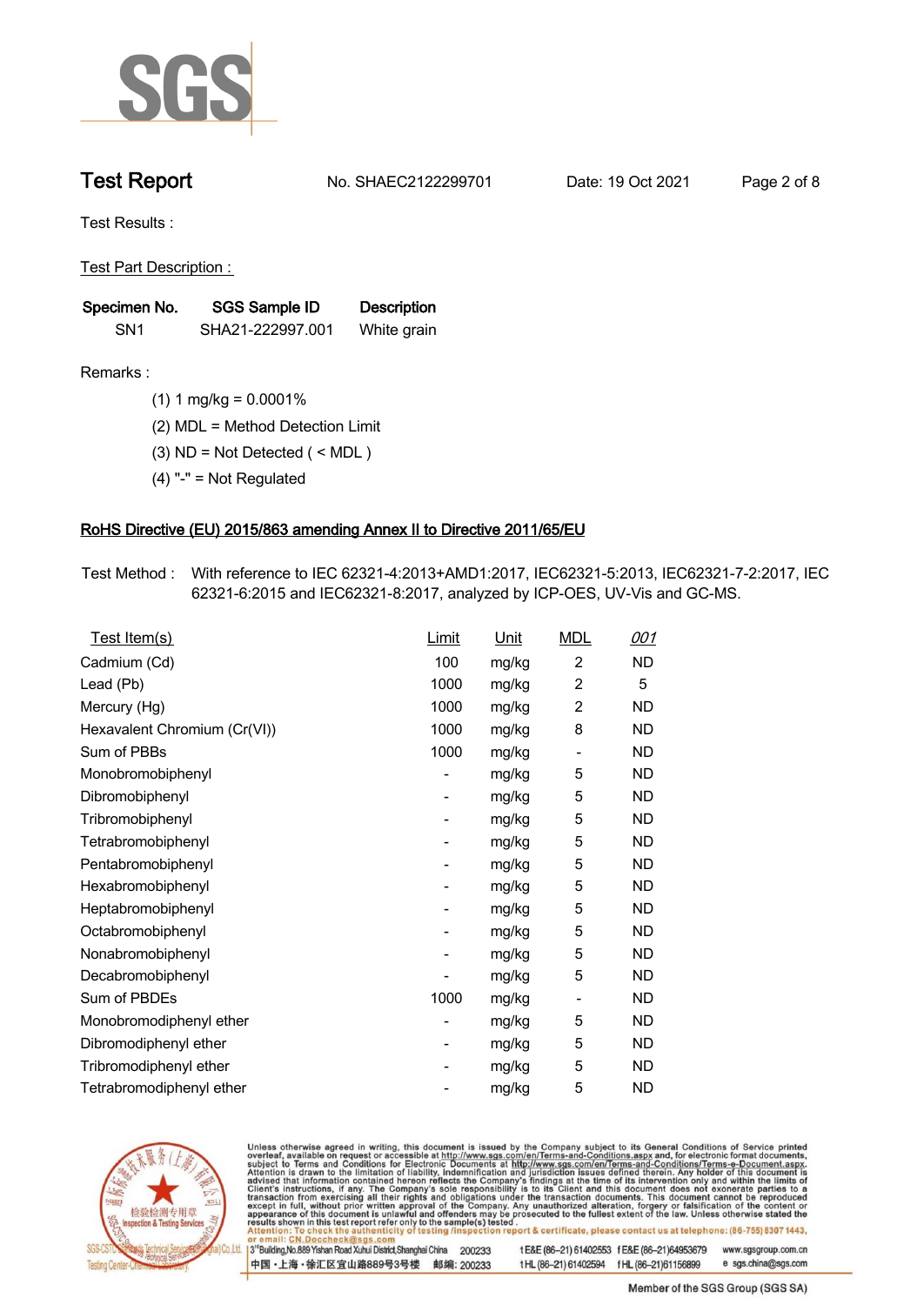

| <b>Test Report</b>                | No. SHAEC2122299701      |             |            | Date: 19 Oct 2021 | Page 3 of 8 |
|-----------------------------------|--------------------------|-------------|------------|-------------------|-------------|
| Test Item(s)                      | <b>Limit</b>             | <u>Unit</u> | <b>MDL</b> | <u>001</u>        |             |
| Pentabromodiphenyl ether          | -                        | mg/kg       | 5          | <b>ND</b>         |             |
| Hexabromodiphenyl ether           | $\overline{\phantom{a}}$ | mg/kg       | 5          | ND.               |             |
| Heptabromodiphenyl ether          | -                        | mg/kg       | 5          | ND.               |             |
| Octabromodiphenyl ether           | -                        | mg/kg       | 5          | <b>ND</b>         |             |
| Nonabromodiphenyl ether           | $\overline{\phantom{a}}$ | mg/kg       | 5          | <b>ND</b>         |             |
| Decabromodiphenyl ether           | -                        | mg/kg       | 5          | <b>ND</b>         |             |
| Di-butyl Phthalate (DBP)          | 1000                     | mg/kg       | 50         | <b>ND</b>         |             |
| Benzyl Butyl Phthalate (BBP)      | 1000                     | mg/kg       | 50         | ND.               |             |
| Di-2-Ethyl Hexyl Phthalate (DEHP) | 1000                     | mg/kg       | 50         | <b>ND</b>         |             |
| Diisobutyl Phthalates (DIBP)      | 1000                     | mg/kg       | 50         | <b>ND</b>         |             |

**Notes :.**

- **(1) The maximum permissible limit is quoted from RoHS Directive (EU) 2015/863. IEC 62321 series is equivalent to EN 62321 series https://www.cenelec.eu/dyn/www/f?p=104:30:1742232870351101::::FSP\_ORG\_ID,FSP\_LANG\_ID: 1258637,25**
- **(2) The restriction of DEHP, BBP, DBP and DIBP shall apply to medical devices, including in vitro medical devices, and monitoring and control instruments,including industrial monitoring and control instruments, from 22 July 2021. .**



Unless otherwise agreed in writing, this document is issued by the Company subject to its General Conditions of Service printed overleaf, available on request or accessible at http://www.sgs.com/en/Terms-and-Conditions.asp

3<sup>rd</sup>Building, No.889 Yishan Road Xuhui District, Shanghai China 200233 中国·上海·徐汇区宜山路889号3号楼 邮编: 200233 t E&E (86-21) 61402553 f E&E (86-21)64953679

www.sgsgroup.com.cn e sgs.china@sgs.com t HL (86-21) 61402594 f HL (86-21) 61156899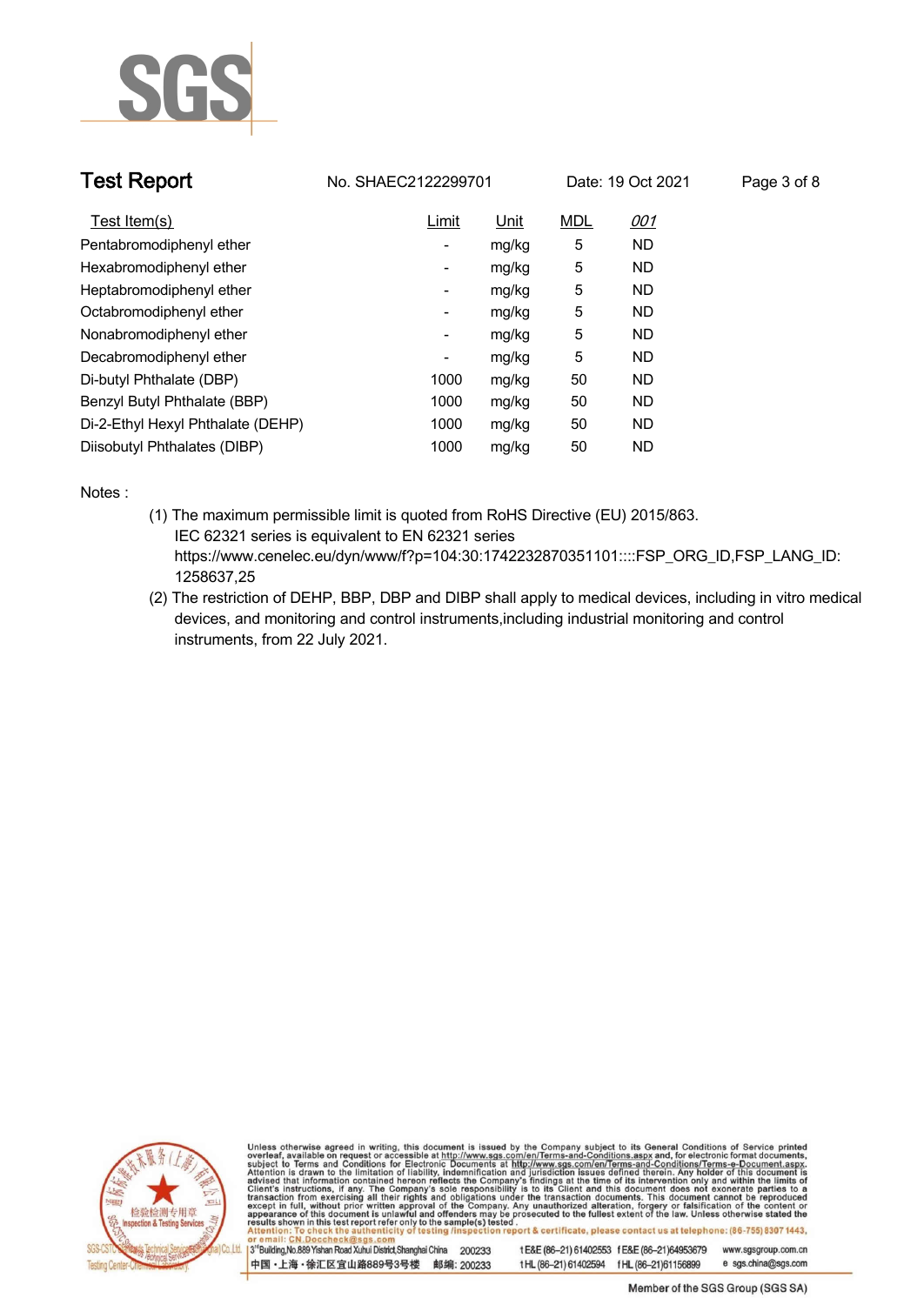

**Test Report. No. SHAEC2122299701** Date: 19 Oct 2021 Page 4 of 8

## **ATTACHMENTS**

## **Elements (IEC62321) Testing Flow Chart**

1) These samples were dissolved totally by pre-conditioning method according to below flow chart.





Unless otherwise agreed in writing, this document is issued by the Company subject to its General Conditions of Service printed overleaf, available on request or accessible at http://www.sgs.com/en/Terms-and-Conditions.asp

13<sup>rd</sup> Building, No.889 Yishan Road Xuhui District, Shanghai China 200233 中国·上海·徐汇区宜山路889号3号楼 邮编: 200233 tE&E (86-21) 61402553 fE&E (86-21)64953679 www.sgsgroup.com.cn e sgs.china@sgs.com t HL (86-21) 61402594 f HL (86-21) 61156899

Member of the SGS Group (SGS SA)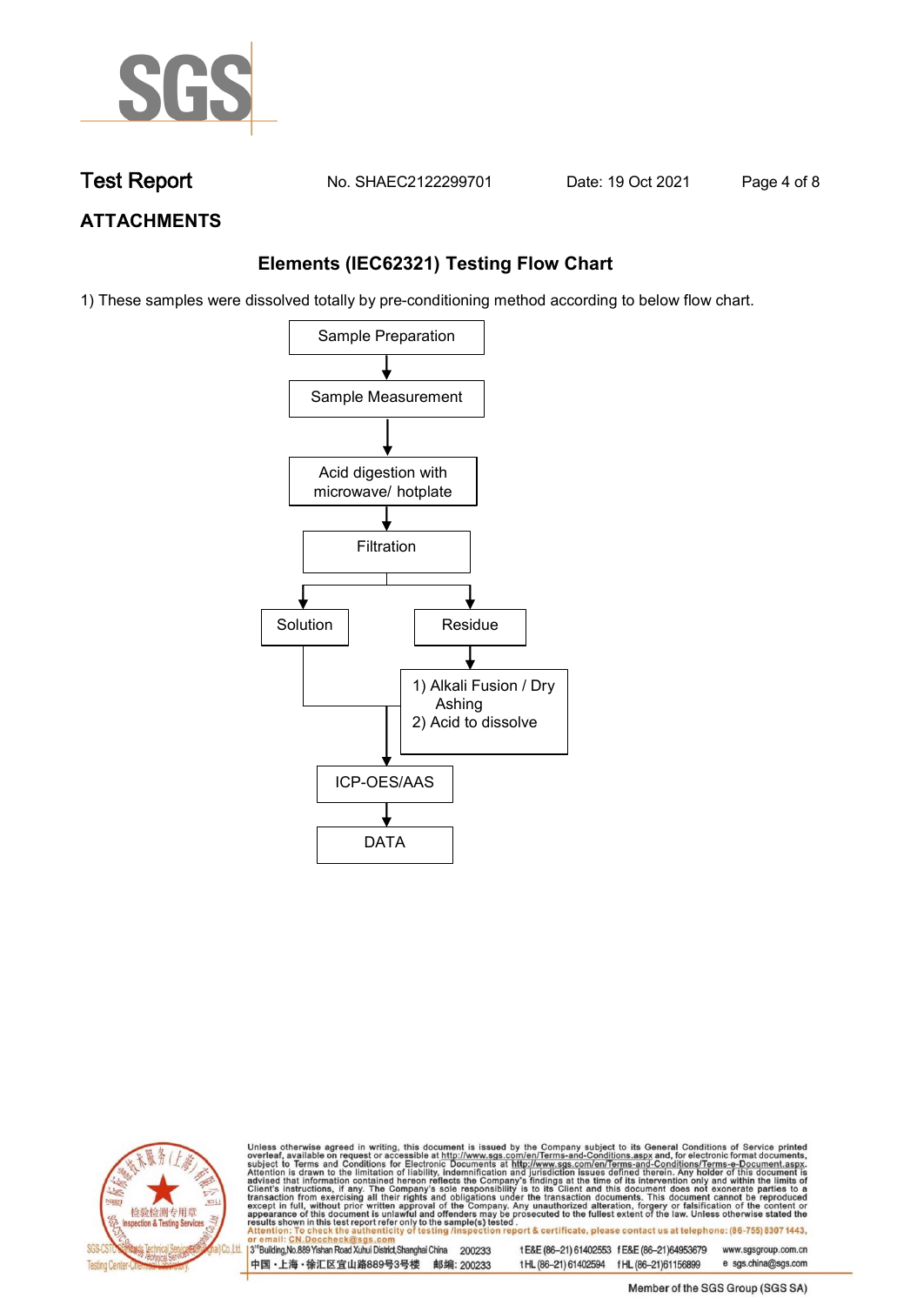

**Test Report. No. SHAEC2122299701** Date: 19 Oct 2021 Page 5 of 8

### **ATTACHMENTS**

### **Hexavalent Chromium (Cr(VI)) Testing Flow Chart**





Unless otherwise agreed in writing, this document is issued by the Company subject to its General Conditions of Service printed overleaf, available on request or accessible at http://www.sgs.com/en/Terms-and-Conditions.asp

3<sup>rd</sup> Building, No.889 Yishan Road Xuhui District, Shanghai China 200233 中国·上海·徐汇区宜山路889号3号楼 邮编: 200233 tE&E (86-21) 61402553 fE&E (86-21)64953679 www.sgsgroup.com.cn

t HL (86-21) 61402594 f HL (86-21) 61156899 e sgs.china@sgs.com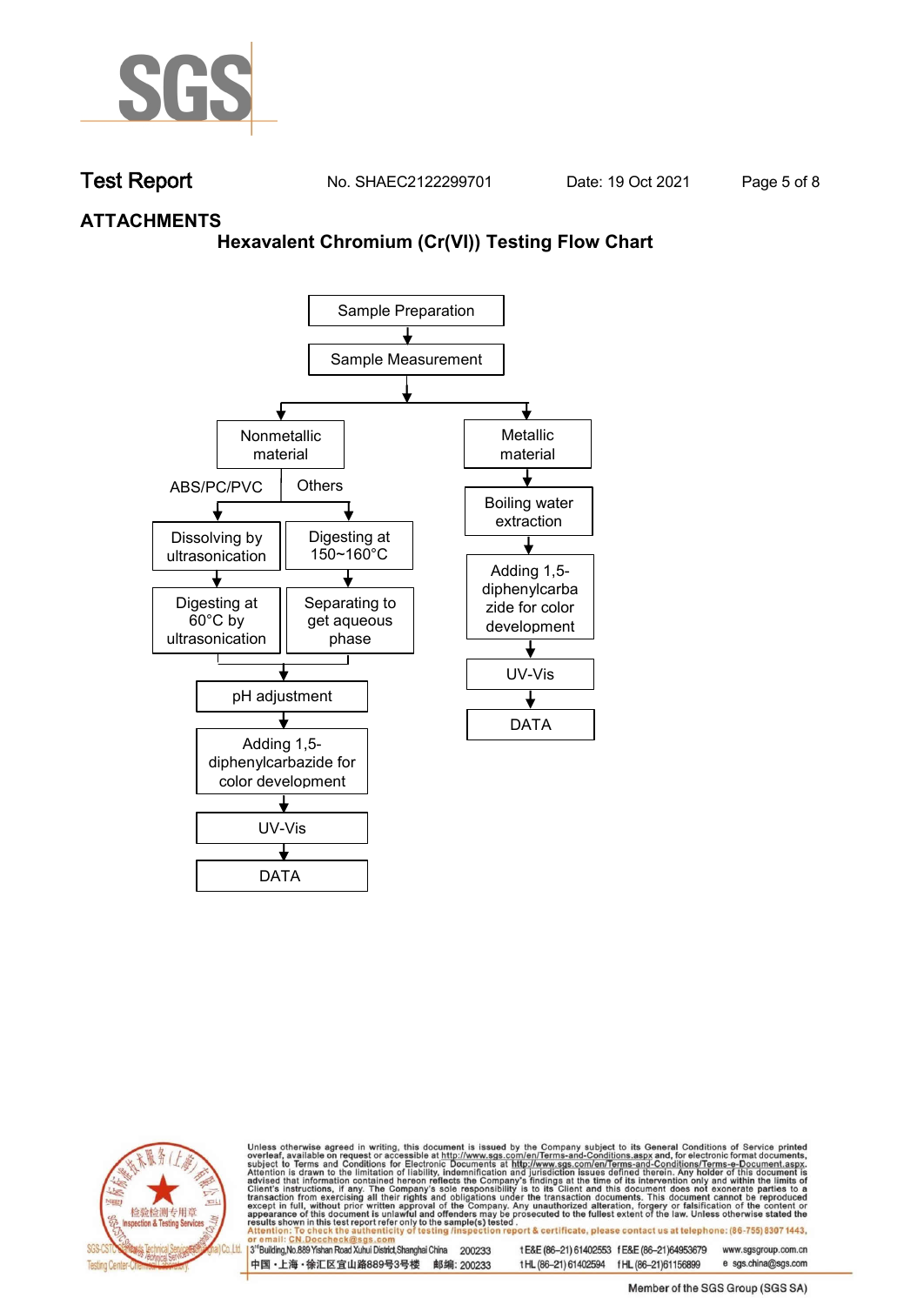

**Test Report. No. SHAEC2122299701 Date: 19 Oct 2021. Page 6 of 8.**

**ATTACHMENTS**

## **PBBs/PBDEs Testing Flow Chart**





Unless otherwise agreed in writing, this document is issued by the Company subject to its General Conditions of Service printed overleaf, available on request or accessible at http://www.sgs.com/en/Terms-and-Conditions.asp

3<sup>'</sup>Building, No.889 Yishan Road Xuhui District, Shanghai China 200233 中国·上海·徐汇区宜山路889号3号楼 邮编: 200233

tE&E (86-21) 61402553 fE&E (86-21)64953679 www.sgsgroup.com.cn

t HL (86-21) 61402594 f HL (86-21) 61156899 e sgs.china@sgs.com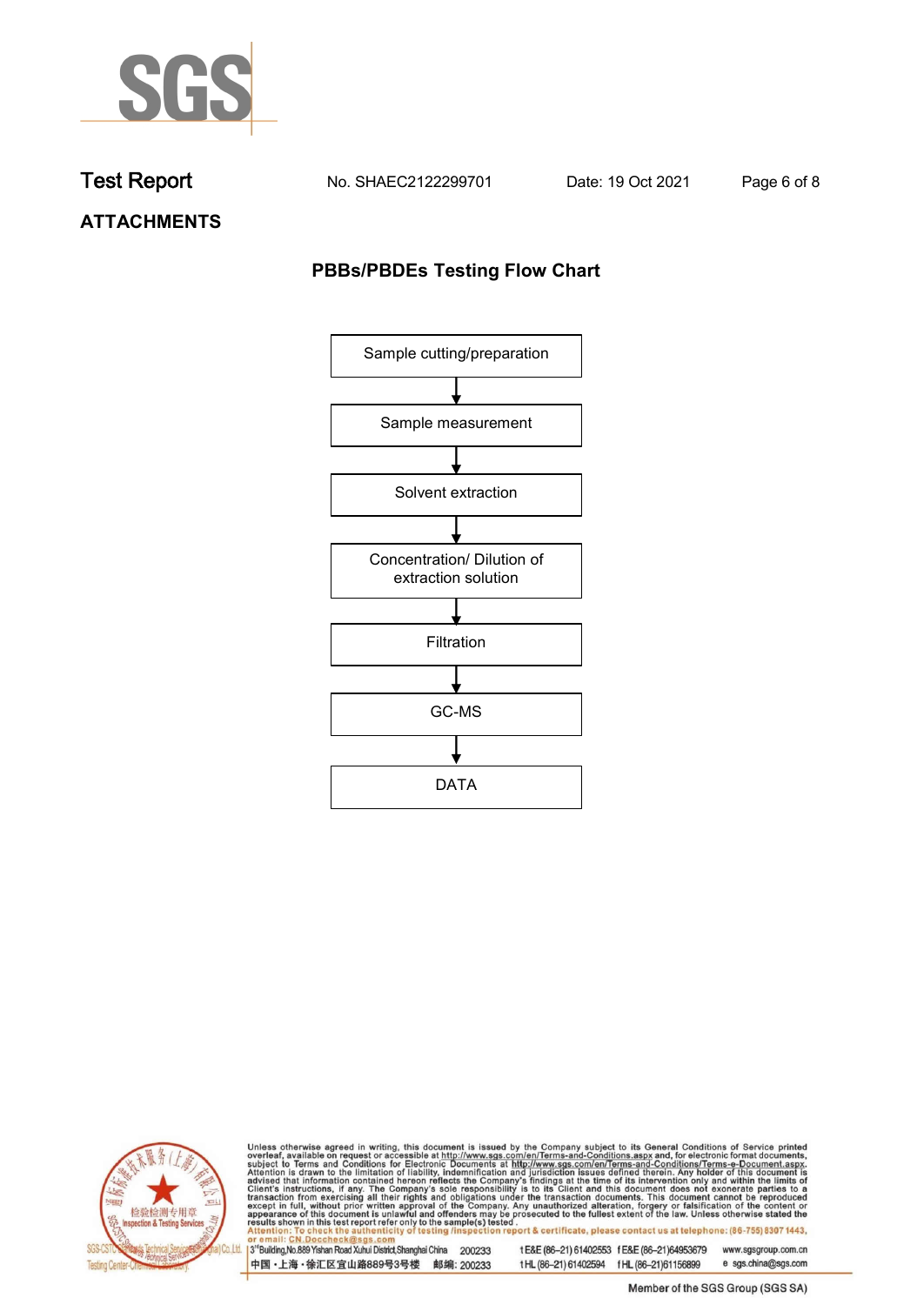

**Test Report. No. SHAEC2122299701 Date: 19 Oct 2021. Page 7 of 8.**

# **ATTACHMENTS**

## **Phthalates Testing Flow Chart**





Unless otherwise agreed in writing, this document is issued by the Company subject to its General Conditions of Service printed overleaf, available on request or accessible at http://www.sgs.com/en/Terms-and-Conditions.asp

3<sup>'</sup>Building, No.889 Yishan Road Xuhui District, Shanghai China 200233 中国·上海·徐汇区宜山路889号3号楼 邮编: 200233

tE&E (86-21) 61402553 fE&E (86-21)64953679 www.sgsgroup.com.cn

e sgs.china@sgs.com t HL (86-21) 61402594 f HL (86-21) 61156899 Member of the SGS Group (SGS SA)